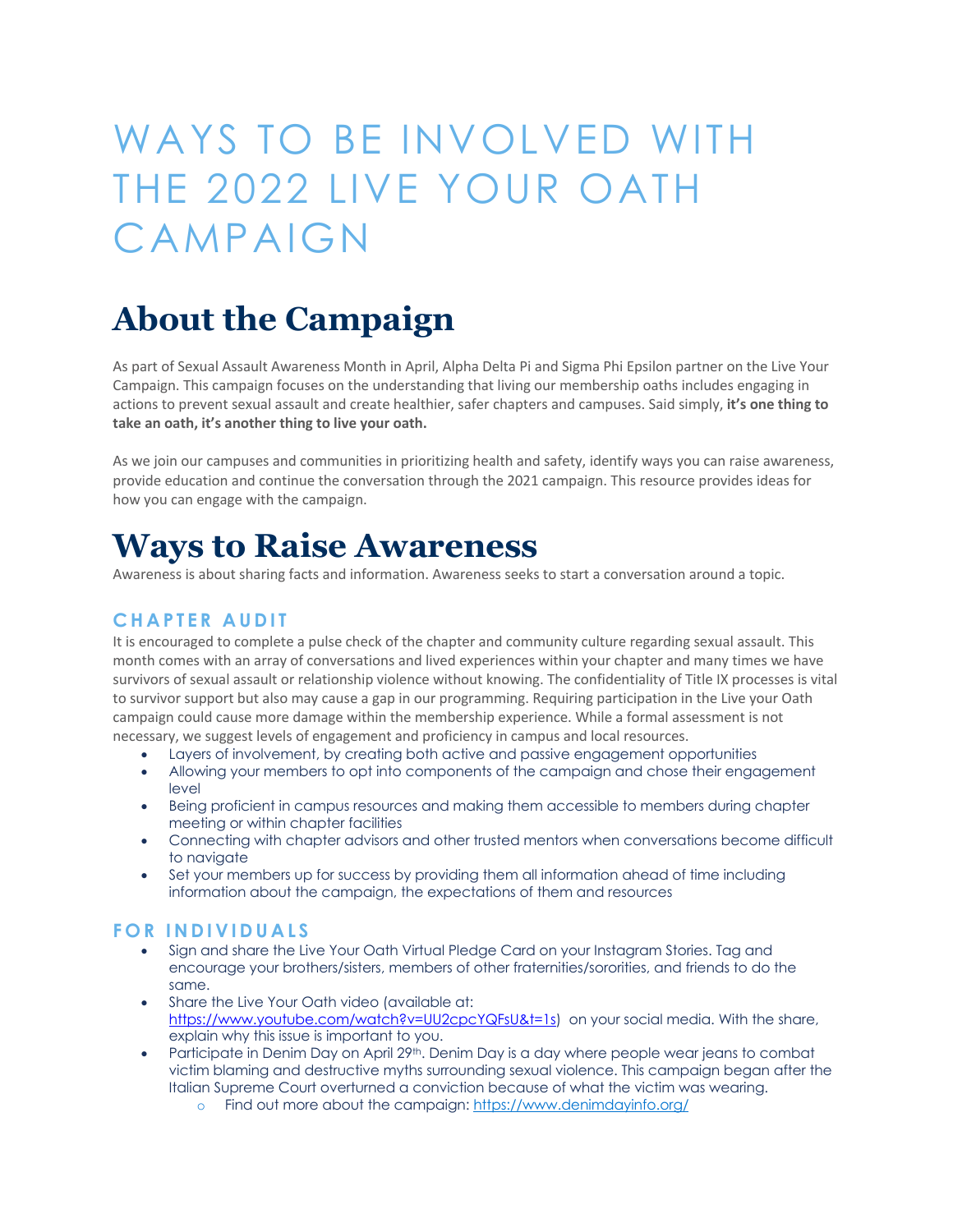- Review facts and statistics around sexual assault. Discuss what you learned with a brother/sister. These are sites where you can find information:
	- o National Sexual Violence Resource Center (NSVRC) Statistics: https://www.nsvrc.org/statistics
	- o Facts from the CDC: https://www.cdc.gov/violenceprevention/sexualviolence/index.html
	- o RAINN (Rape, Abuse, and Incest National Network): https://www.rainn.org/statistics
- Find and review your campus policies and procedures on sexual misconduct. Write down any questions you have. Figure out offices on-campus you can contact to find answers and share concerns.
- Reflect on what you know about sexual assault. Use this reflection to identify aspects of the issue you want to learn more about. Questions you could consider include:
	- o What stories and happenings of have you seen? In your community? In the media?
	- o What harm have you seen sexual assault cause?
	- o What are ways you have seen intervention and change happen to address concerns?

#### **FOR CHAPTERS**

- Share Live Your Oath Virtual Pledge Card on your chapter's Instagram account.
	- o Share the card with other fraternities, sororities, and student organizations on your campus. Invite them to post this on their social media to support and participate in the campaign.
- During a chapter meeting, share how concerns can be reported on your campus and in your community and support/advocacy resources that are available.
- Invite a representative from your Title IX Office, Sexual Assault Education Office, Office of Fraternity and Sorority Life and/or Dean of Students to join your chapter meeting. Ask them to talk about options for reporting concerns, resources for survivors and campus efforts to educate on, respond to, and prevent sexual assault.
- Invite a representative from a community organization that provides support services to survivors. Ask them to talk about what they do for the community and those who have impacted by sexual violence.
- Have your Vice President of Panhellenic Relations share information about Live Your Oath at your Panhellenic/IFC meeting and how others can get involved with the campaign.

## **Ways to Provide Education**

Education is learning strategies you can use to reduce risk and prevention concerns. Education is identifying healthier, safer actions you can take.

- Attend workshops or educational opportunities beings hosted by campus offices, student organizations, and in your local community throughout the month.
- Following any educational opportunities, host a discussion to process what you watched. You can have chapter officers serve as facilitators/leaders of small groups or breakout room discussions. Questions for your discussion could include:
	- o What were your primary takeaways from this? What stood out to you?
	- o How does this connect to our chapter? Our campus?
	- o What can we do with what we learned? Individually? As a chapter? In our fraternity/sorority and campus communities?
	- o What are action steps we can take to learn more, find support and influence change?
- Have an open discussion about what it means to live your oath. You can have chapter officers serve as facilitators/leaders of small groups or breakout room discussions. Questions for your discussion could include:
	- o What does it mean to truly live our oath? How do members think, feel, and act toward one another?
	- o What can get in the way of living our oath? How has this shown up in our chapter?
	- o How do we hold each other accountable to our oath? What can we do better?
	- o How do we provide support to survivors through living our oath?<br>
	o What can we do to cultivate and maintain a sisterhood/brother
	- What can we do to cultivate and maintain a sisterhood/brotherhood where we prioritize actions to support safety and security?